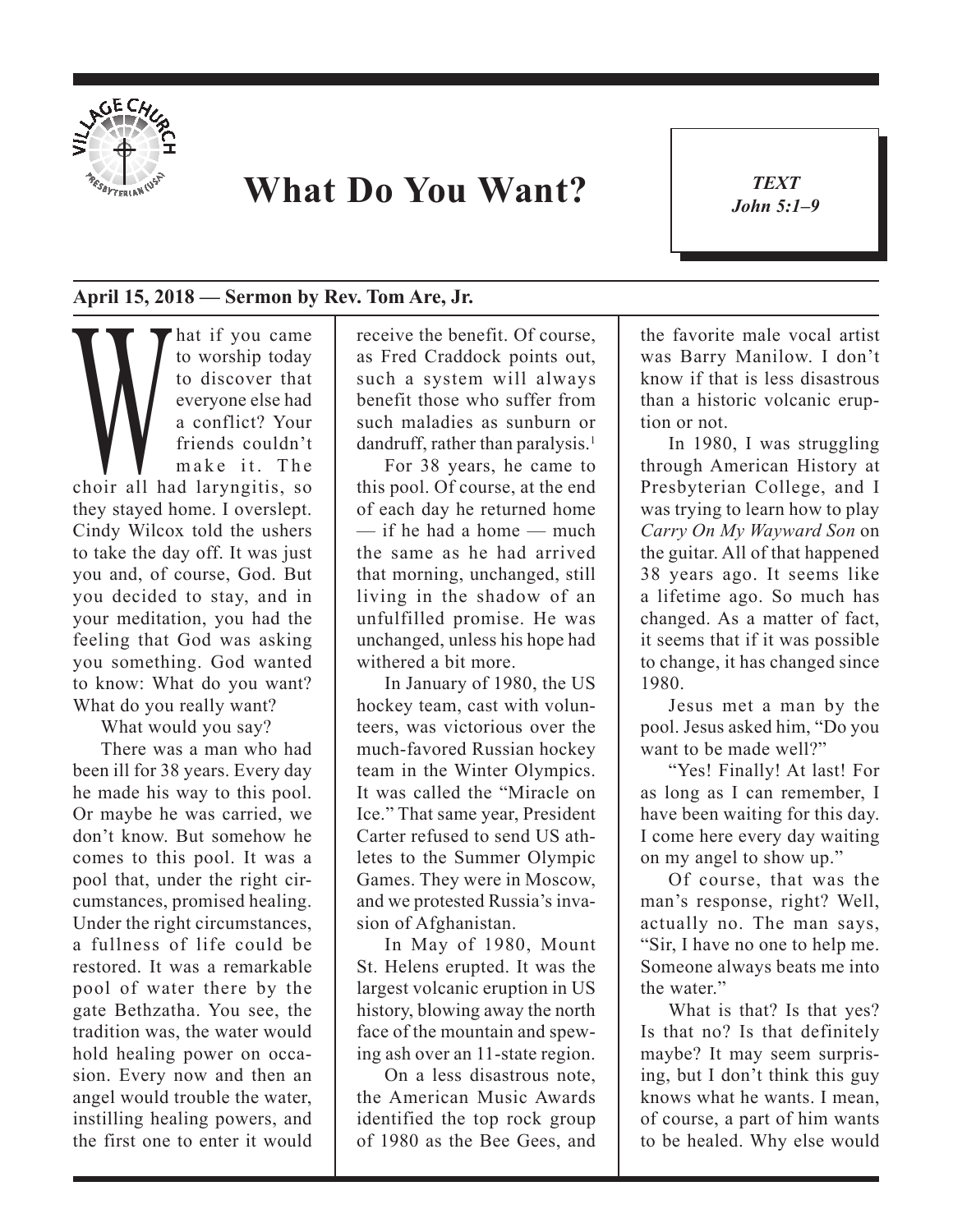2

he be at this pool? But on the other hand, after a while, life teaches us to just make our peace with the way things are. I don't think he knows.

Do you know what you want?

I am thinking of my mother-in-law right now. She loved to go out to eat. But she was a remarkable cook, and my father-in-law loved to save money, so he preferred to eat at home. But when we would all get together, we would go out. She would labor over the menu, taking in every cooking style and spice.

"I just don't know," she'd say. "I haven't had salmon in so long and it looks so good." "Is your salmon good here?" she would ask. "Oh, no, no, I'll go with the shrimp. Just can't go wrong with shrimp." And without fail, when the meals were brought to the table, she would look at what someone else had ordered and say, "Oh, that looks so good. I should have ordered the pork chop."

Sometimes it's hard to know what we want. And the uncertainty can make us anxious.

Do you know what you want for yourself? Do you know what you want for your faith? Do you know what you want for our nation?

It's a question a lot of young adults are asking. They are living between their parent's mortgage and their own mortgage, and those years are so often filled with uncertainty about relationships, uncertainty about vocation and purpose.

Armed with a college degree, some real interests, but great uncertainty of how any of that creates a career, if there are careers anymore.

From the outside, it may appear an enviable position: nothing to tie you down; you are free. But often on the inside there's anxiety. When we don't know what we want, it creates anxiety. We can feel frozen, like we are waiting for life to find us; like we are waiting on our angel to show up and make everything right.

Tim O'Brien writes about his experience of the Vietnam War. The book is called *The Things They Carried*. His draft number came up. He didn't want to fight a war he didn't believe in. He writes, "I hated war. I hated Boy Scouts. I hated camping out. I hated dirt and tents and mosquitoes. … I didn't know a rifle from a slingshot. I was a liberal for [goodness] sakes." If they needed fresh bodies, why not draft some guy who believes in this war<sup>2</sup>

He lived in Minnesota, so he drove north to the Rainy River. An old, backwoods guy named Elroy Berdahl rented him a room and took him fishing. They sat in his boat on the river — home on one side, Canada on the other. He writes, "I sat in the boat while Elroy watched his line. I looked at the old man, and then I looked at Canada and I broke down and wept.

He writes, "Perhaps you can understand why I've never told this story before. It's not just the embarrassment of the tears. …. What embarrasses me much more is the paralysis that took my heart. A moral freeze. I couldn't decide. I couldn't act. I couldn't comport myself with even a pretense of modest human dignity. I didn't decide, I just submitted."3 He was caught between conflicting wants.

Often we live with divided hearts. We want conflicting things. It's part of every day. As a night person, the best time of the day comes after sunset. I love those late-night hours. But I also like my job, so here I am. Hope you're happy.

To be human is to live with a fragmented heart, seldom wanting just one thing and often wanting conflicting things. I remember the day my daughter went to college. We dropped her off in the middle of Iowa. God did not wire daddies to leave their daughters in Iowa. I cried all the way home. But here's the thing. The only thing worse than leaving her at college would be if she had said, "You know, I've been thinking it over. I don't think I'll go to college. I'll just live with you guys. Work at the mall."

*No, you can't do that!* She was doing exactly what I wanted her to do, but I didn't want what I wanted.

To be human is to live with a fragmented heart.

Jesus asked this man, "Do you want to be made well?"

"Well, I don't have anyone to put me in the water."

"But do you want to be well?"